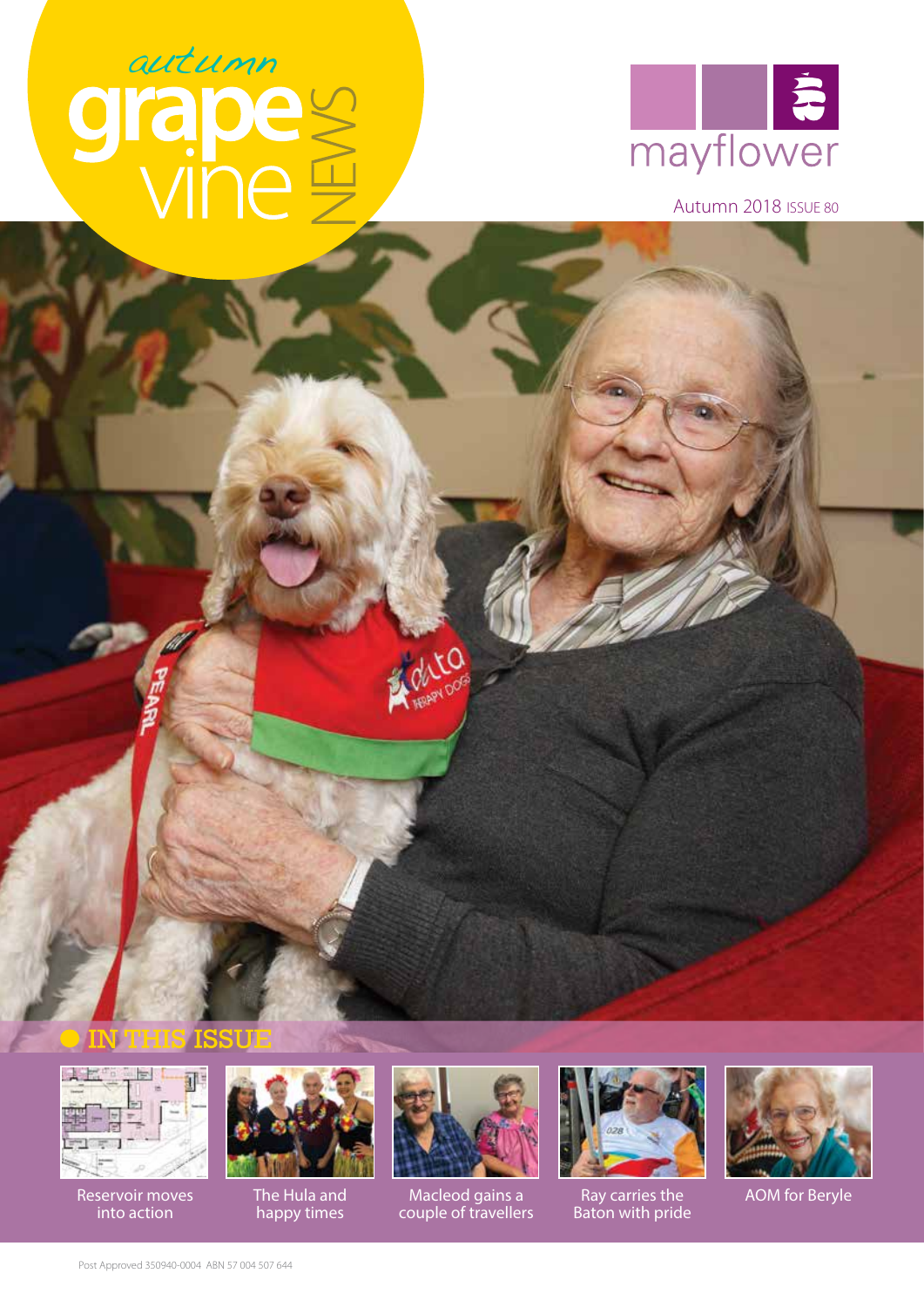

### CEO'S message

#### Welcome to the Autumn edition of Grapevine. I can't believe the year is nearly halfway through already.

With winter fast approaching, it's a good time to remind everyone not to forget your flu shots. Last year was a particularly bad flu season, and we are calling on the community to help make this year a better one. Vaccination is a safe and effective way to protect yourself from flu, but it also helps to protect other people, including vulnerable groups such as our residents. At Mayflower we offer free flu shots to all our staff and volunteers, and encourage anyone visiting relatives and friends at Mayflower to get one too. The health of our staff and residents is a major priority as we move into the flu season so we encourage you to take positive action and insure yourself against potential infection from the flu.

It continues to be a hive of activity here at Mayflower with the Rodda Dixon units at Brighton almost sold and Stage 1 of the Reservoir redevelopment about to commence in the second half of 2018. Mayflower is investing more than \$25 million in the Reservoir redevelopment to create a new stateof-the-art 110 bed residential facility which is generating great excitement amongst staff and residents alike.

Planning is also well underway for a major upgrade to Margaret Beynon House, our Memory Support Unit at Mayflower Brighton. This significant renovation project will result in an improved amenity for our residents offering refreshed bedrooms, additional lounge spaces and a vibrant dementia garden for residents to wander in and enjoy. It is envisaged that this project will commence in July and while there will be some disruption to residents, we are working diligently to ensure that this disruption is minimised while still delivering person centred care.

Our care teams have been busy too, working hard to deliver a wonderful range of social activities to stimulate and engage residents. In this edition you can read about special themed days, birthday celebrations, and adventurous outings. We've also shared some lovely resident life stories for your enjoyment – and I'm sure you will agree that we really are fortunate to be part of such a wonderful community at Mayflower.

As always, I hope you enjoy this edition of Grapevine.

**Rosa Ginevra Chief Executive**

# Calling all Volunteers

Mayflower Brighton is looking for a bus driver to take residents on regular outings. Our community bus is a small, easy to drive nine-seat vehicle, so all you need is a standard drivers licence and a passion for helping others. So if you have a few hours to spare, and want to give back to the community, then please get in touch. Our residents would love to see you.

Below is a list of some other volunteer activities you could help out with:

- Reading short items to residents
- Visiting residents for a friendly chat
- A walk in our gardens with residents
- Hand massage, nail and beauty care
- Helping to write letters
- Art and craft sharing your skills
- Music playing records, sing-a-longs, playing an instrument (particularly piano)
- Help at special events social functions, afternoon/morning teas
- Assisting bus outings

If you are interested in becoming a volunteer, please contact Mayflower on 9591 1100.



## RODDA DIXON UNITS – **ALMOST SOLD**

The newly renovated one-bedroom apartments in the Rodda Dixon terraces at Mayflower Brighton are almost sold. Located in a boutique building of just 24 apartments, and surrounded by lush landscaped gardens, each apartment boasts a stunning new kitchen, open plan living and a delightful sun-drenched northerly aspect. Each apartment features:

- Modern kitchen with dishwasher
- Open plan living and dining spaces
- Wall to wall carpets
- European laundry with washer and dryer
- Private outdoor terrace
- Air conditioning and heating
- Undercover car space available

Don't miss your chance to be the first to own one of these fabulous, light filled units. Come and visit our fully furnished display suite and imagine your new lifestyle. To arrange an inspection please contact Lindy Pickersgill at Mayflower Brighton on 9591 1296 or 0400 525 069 or email lpickersgill@mayflower.org.au.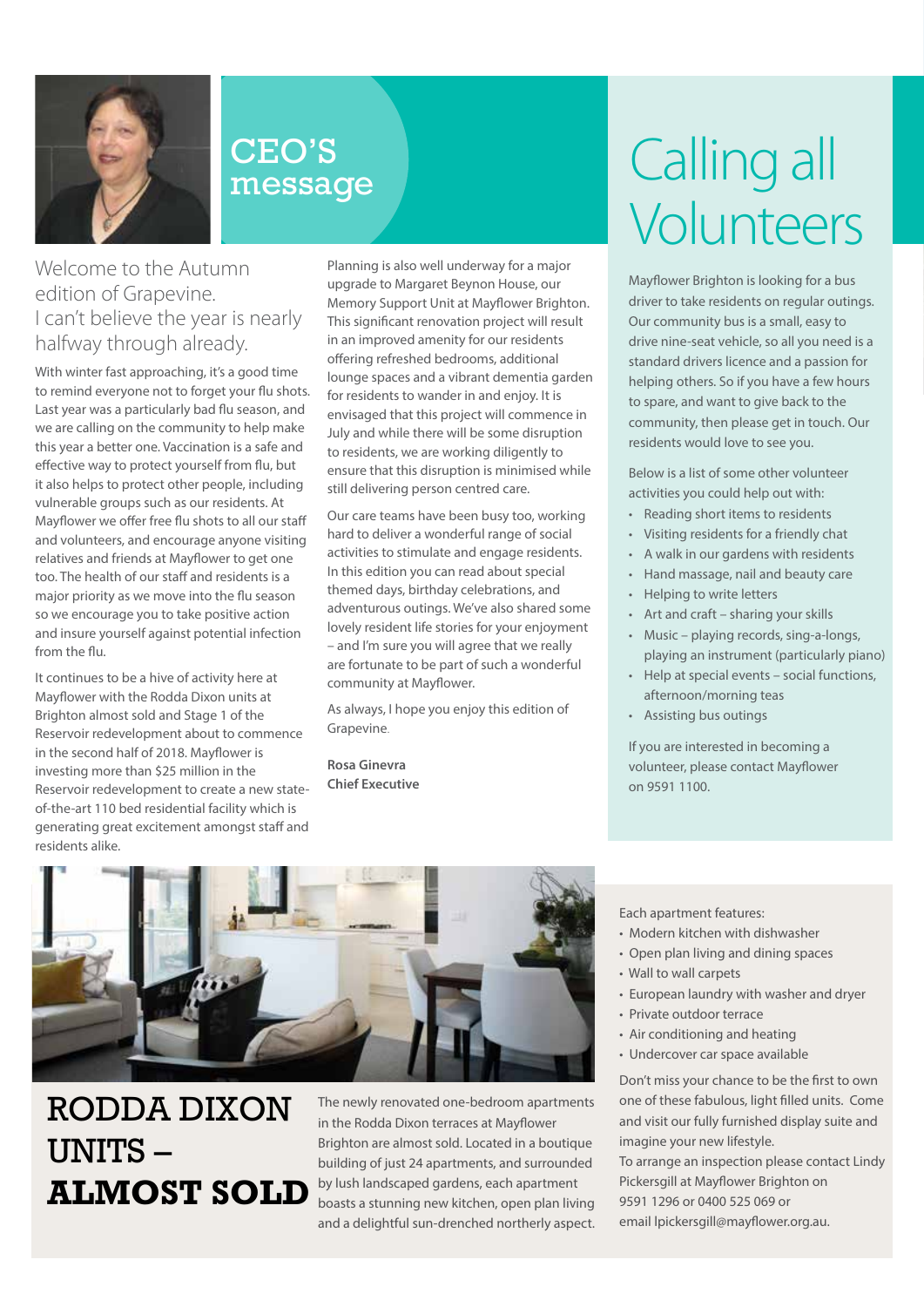

# Reservoir Redevelopment

# About to Commence

Mayflower is about to start the redevelopment of Mayflower Reservoir. The \$25 million project will deliver a new, stateof-the-art aged care facility for 110 residents.

Mayflower is building the new facility in two stages so that current aged care residents can continue to live on the current site, in the same room, while the building takes place. Once the first stage of the new facility is complete, residents will move into their brand-new accommodation.

The new building will be designed to look and feel like a large house. Residents will live in small groups of 22 with each group having their own private spaces including a separate dining room, dedicated living area and garden space. The soft furnishings, floor coverings, window dressings and artwork will be carefully selected to feel homely, and residents will be encouraged to personalise their room.

**When complete, residents will enjoy:**

- Larger bedrooms, each with a private ensuite • A dedicated hairdressing salon, library and quiet room
- A cinema room with comfortable chairs and a large screen
- Ample recreational space, including upper storey terraces overlooking the garden
- Four courtyards and landscaped perimeter gardens
- Dementia-friendly design across the entire building for residents with cognitive impairment
- More programs for residents from diverse cultures

Have you visited the Gift Shop at Mayflower Brighton recently? You will find a beautiful range of gifts and greeting cards including baby gifts and thoughtful items for mum or dad. All proceeds from the gift shop are used to enrich the lives of our residents. So next time you visit Mayflower, please pop in and say hello to our wonderful gift shop volunteers, and feel good knowing that you are supporting the Mayflower community. The Gift Shop is always on the look out for new volunteers – so if you have a few hours to spare – please let us know.

## Get Shopping Sunday Carvery at the Mayflower Cafe

Winter is almost here. It's time to get snug and warm inside, and enjoy some of the tasty meals available at the Mayflower Café. Whether you're looking for something simple like a heart warming soup, casserole, or hot coffee or something more substantial like poached fish with vegetables, or a hot Sunday lunch, the café is the place to be. Residents are raving about the Sunday carvery, offering a range of succulent meats available every Sunday from 12.00pm. If you haven't visited yet, grab some friends and pop by and give it a try.

**Visit the Mayflower Café Open for breakfast, lunch or coffee: Monday to Friday, 8am – 4pm Saturday & Sunday, 10.30am – 2.30pm**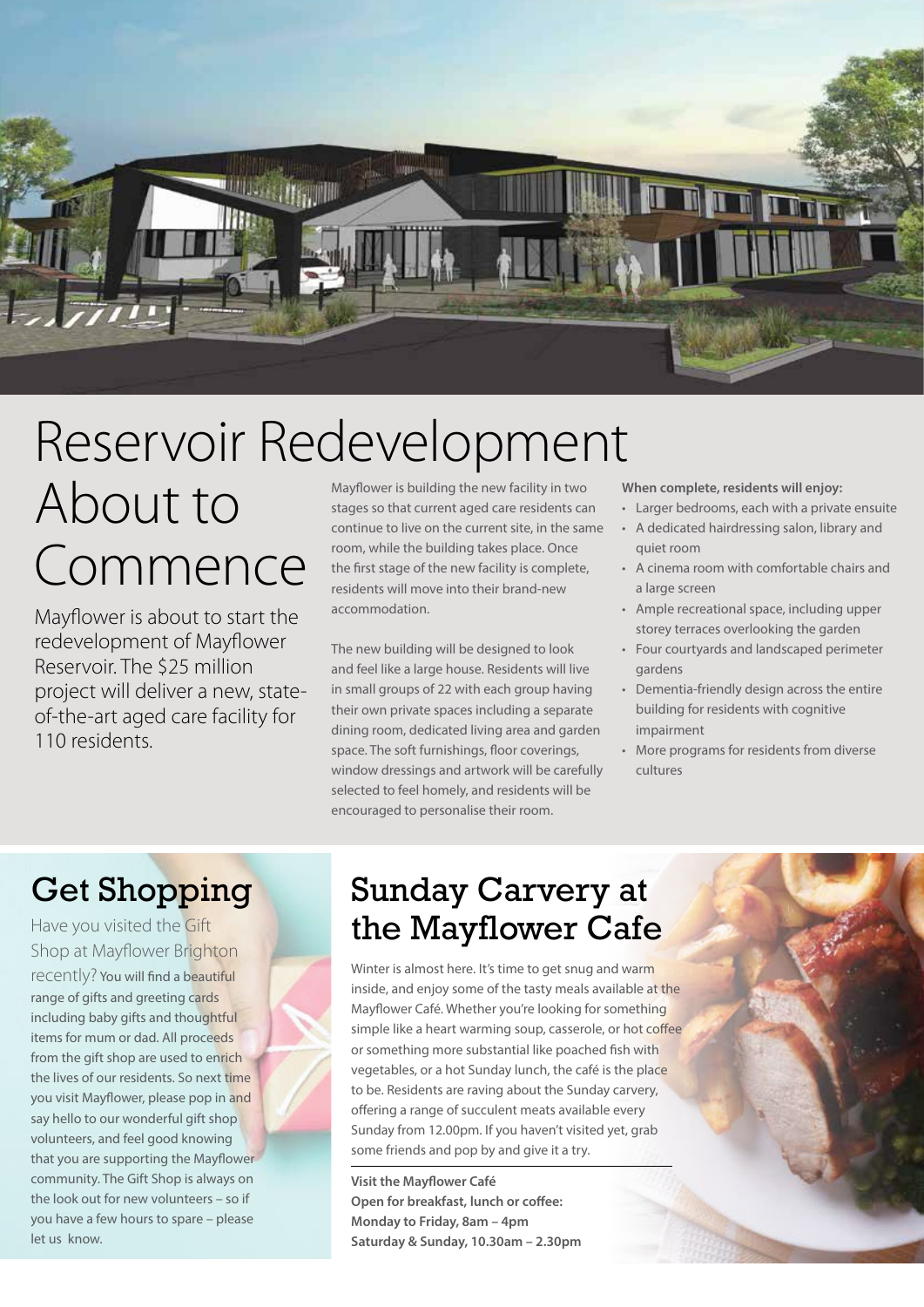### Reservoir / Macleod

# Haw<sup>aii</sup>an Day

Site **round up**



**With the familiar strumming of ukuleles, joyous laughter, chinking of cocktail glasses, and Hawaiian hula dancing,** you could very well be forgiven for thinking you have been whisked away to a Hawaiian island. For Mayflower Reservoir residents, it's another of their hugely anticipated specially themed days – and this time, the residents lounge room is full for 'Hawaiian Day'.

The themed days held monthly are aimed at giving residents the experience of different cultures and food from around the world. Hawaiian Day in March was aimed at giving the residents a feeling of being on a tropical oasis sipping cocktails and eating Hawaiian pizza while dancing the afternoon away listening to Hawaiian music replete with ukuleles.

The themed days are highly anticipated by the residents, who can provide input with their own ideas and advice with the planning. But it also allows them to reminisce about past experiences from travelling or going to the beach with friends and family.

The events are also a hit with Mayflower staff who all enjoy organising and hosting the themed days, and even performing for the residents. For Hawaiian Day, staff wore grass skirts and Hawaiian leis and performed dances including the Hawaiian Hula, encouraging the residents to get on their feet and have a little shimmy also.







# **Ster**

The Mayflower Reservoir community enjoyed some Easter festive fun in April, getting together to design some crafty hats for their own Easter bonnet parade. Staff and residents got into the spirit of the celebration, with lots of dancing, laughter, and even an egg and spoon race.

Mayflower is committed to making every day better for our residents by providing genuine, personalised care and support that fosters individual cultural, religious and spiritual needs. Our residents are given the opportunity to celebrate Easter in a way that is meaningful to them, with services held for both Catholic Easter and Orthodox Easter.

During the Easter celebration residents were offered hot cross buns, chocolate Easter eggs, traditional Greek shortbread and dyed red eggs. Eggs have been associated with the Christian festival of Easter since the early days of the church. For Orthodox Christians the color red represents the blood of Christ, the shell symbolizes the Tomb of Christ, while the cracking of the eggs represents the resurrection.

Helen says staff enjoyed the day as much as the residents.

"Our residents really love seeing all the staff getting dressed up and giving it their all. And the staff loved being involved too. Some of our people even came to the facility in their own time to help make the day a success. I really can't thank the Reservoir staff enough for their participation and support in making events like these a success."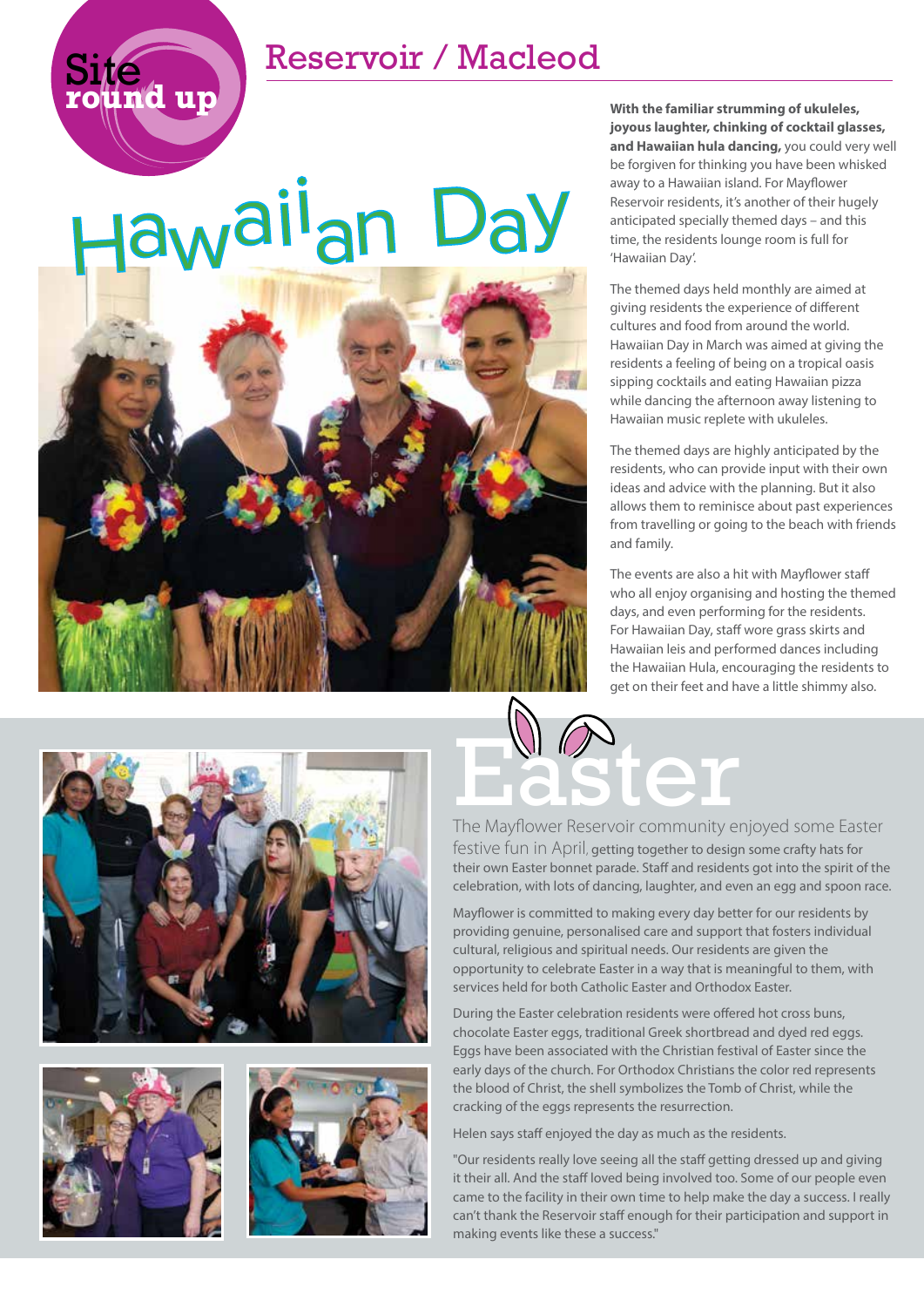

# Ready, Set, **GO**

**It was a lively day for all** when residents came together for the Mayflower Reservoir Commonwealth Games. The special event coincided with the official 2018 Commonwealth Games, held on the Gold Coast in April, to give all residents a chance at winning gold. Events for the day included basketball, bowling, and a mini marathon, with residents, families and staff dressing up in hats and flags to represent their country of origin. Tensions were tight as residents gave it their all to win a coveted gold medal, but as the smiles shone through, it became clear that the friendship and comraderie in this lovely community makes everyone a winner.





# Wonderful Waterlillies

Five residents were quick to put up their hands up when they heard a bus trip was heading to the Blue Lotus Water Garden in April. The amazing gardens, located in Yarra Junction, cover over 14 acres and feature thousands of waterlilies, lotus and other exotic and rare flowering plants. With dozens of ponds and two lakes, connected by 15 ornate bridges, this was not an adventure for the faint hearted. Mayflower works hard to provide all residents with opportunities to access activities that stimulate body and mind. So, two staff from Mayflower's Aged Care facility in Reservoir were on hand to assist with wheelchairs, while the more ambulant residents made their own way around the grounds. A delicious lunch overlooking the Lotus lake topped off an invigorating day. The feedback from residents was overwhelming – they can't wait to go back again.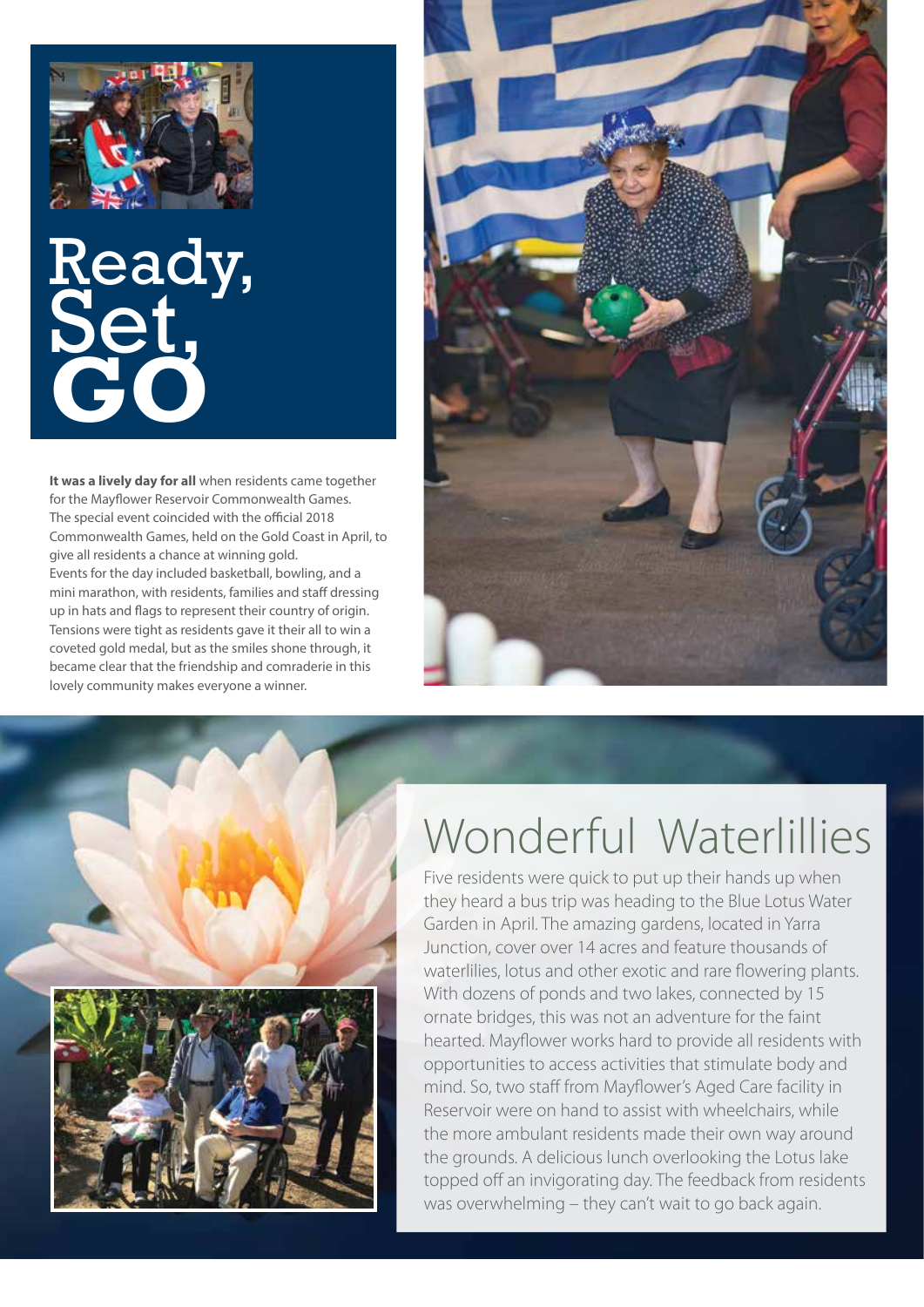## Macleod welcomes **new residents**



Mayflower Macleod welcomed 2 very welltravelled residents to its leafy village earlier this year, when Rex and Lorraine Marshall decided it was time to put down some roots after more than 12 years on the road.



**This delightful couple**, originally from Sydney, first met in school when Rex was one year ahead of Lorraine. But they didn't become sweethearts until a few years later when they were both volunteering for a group that provided support to disabled children. They have also both been volunteers in the fire brigade n Sydney and southern New South Wales.

Rex and Lorraine were married 1968, and will be celebrating their 50th wedding anniversary in May this year. They soon moved to Cudmirah which is located about 200kms south of Sydney near Nowra. Attracted to the idyllic lifestyle, Rex and Lorraine bought a brand-new house by the beach and will proudly tell you they were the 12th household to move into the area. In 1992 the travel bug took hold. By 2009 they took the bold decision to sell their home and dedicate all their time to travel. Rex says it's the best decision they ever made. "We wanted to travel everywhere – and we did," says Rex. "We have been down every dirt track in Australia. The only exception is the Canning Stock Route which is only accessible via a very expensive organized tour." Rex and Lorraine have covered more than 400,000 kms including:

- 3 trips around Australia
- 7 trips across the Nullabor
- 2 visits to Cape York (once by boat and once by 4WD)

They have also been to all the furthest points of Australia including Cockle (at the bottom of Tasmania in the South), Steep Point in

Western Australia, Byron Bay in New South Wales, and Cape York in the Northern Territory.

One their favourite places is the Kimberley. Rex witfully recalls travelling down the Gibb River Road and visiting Winjana Gorge National Park with hardly a person around.

"You could go 5 days and never see a soul." Rex and Lorraine believe that having good health was key to safe travels. They had medical practitioners located across

Australia, keeping an eye on them. Every year they would go to the doctor to have a thorough health check to help ensure they didn't get caught out the back of Bourke. Making new friends added to the experience, with Rex and Lorraine spending a lot of their

time with friends they met along the way. Last year Rex and Lorraine decided it was time to put down some roots and chose Melbourne for their new home, so they could be close to family. In particular their 2 nieces as well as Rex's sister. Their friends were doing the same thing. Of the five close friends that they made, all have now decided that it's time to embark on a new stage of life.

"The number of grey nomads has increased dramatically over recent years, and it just wasn't the same anymore. The roads were getting more dangerous and the cost of travel was going up," says Rex.

"Fuel in the outback is very expensive now



and mining has taken over many of the free campsites we used to visit so it was getting harder to find a spot outside of a caravan park." Rex and Lorraine moved to Mayflower Macleod in January. They had no furniture but were amazed to get a lock-up garage, as these were far and few between in other villages they visited. Rex says that they liked the village straight up, and are enjoying getting to know their neighbors.

Rex admits that both he and Lorraine are missing the travel, and staying in one place is going to take some getting used to. But they are very grateful that they have been able to experience a life most people only dream about, and enjoy it all together.

"We are happy. We have been all over the place and met some lovely people."

"We love Australia. We love everything about it. So many people travel overseas and have not taken the time to see the beauty in our own backyard."

Their only worry now is how to acclimatize to the chilly weather that's coming, as Rex and Lorraine are usually up north by now. In fact, this will be their first winter for 12 years. Rex says they need to get to the shops to update their wardrobe – he only has one pair of long pants.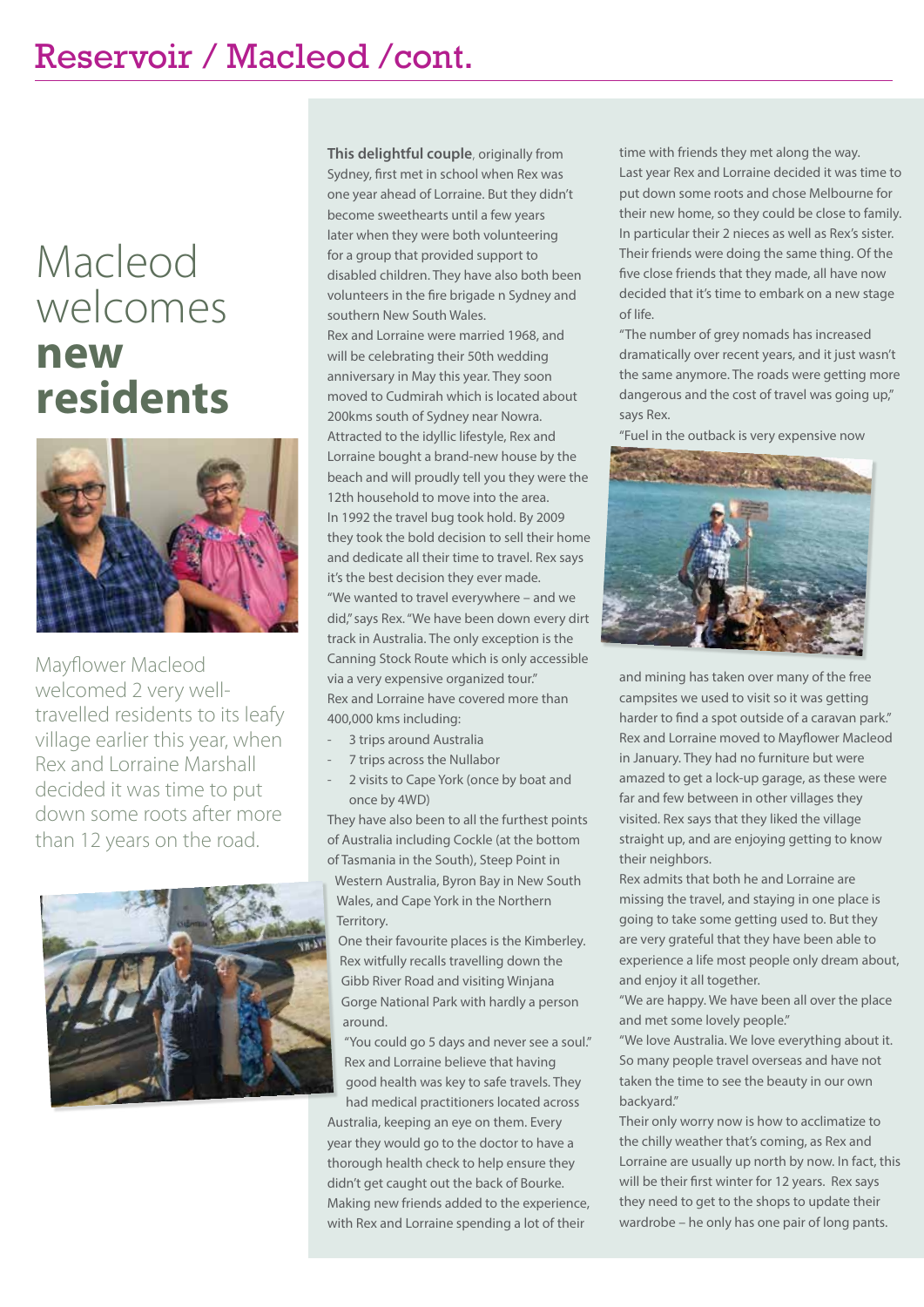## Brighton

# Celebrating<br>Valentine's Day<br>in Style

As we celebrate Valentine's Day each year, we get to hear about our resident's stories of love and friendship. This year we talked to two very special couples living at Mayflower Brighton.

#### Childhood sweethearts

Neville and Betty Ridgeway are lifelong friends, having met when they were 12 years old. Neville, having taken a fancy to Betty, used to follow her home from school on his bike. He would then sit quietly outside her window, listening to the beautiful sounds of Betty playing piano. This was the start of an amazing and enduring friendship that blossomed into love and then marriage.

Neville and Betty married in 1950 at St Andrews church in Middle Brighton. They lived

#### True love

Peter and Terryl Read have enjoyed a life of fun, friendship and good fortune, supporting each other on their adventure through life.

Peter met Terryl while she was working as a laboratory student at Melbourne University and Peter was studying science. Peter said he was first drawn to Terryl's beautiful brown eyes and lovely warm personality and the two of them fast became friends.

Two years later they made their romance official, getting married at the Melbourne Grammar Chapel in 1960, before moving into a tiny little flat in Queens Road, Melbourne.

Soon after, Terryl and Peter made the big decision to head abroad to the North of England which they remember fondly as a very special time in their lives. They lived life to the full, developed strong friendships, and marvelled at the miracle of life as they welcomed two wonderful sons into the world, first Nick and then Tom. In 1968 they returned to Australia and settled in Perth where they were blessed by a third son Charles. Terryl completed a degree as a teacher in special education, while Peter ran several companies up until retirement at 55.

with Betty's parents for the first two years of marriage before building their family home in Hampton. They set up a dental practice shortly after, where they worked happily together until retirement, with Neville as the dentist and Betty as his assistant.

Neville and Betty are fortunate to have a large and loving family, with 4 children - Mark, Paul, Tony and Helen, 11 grandchildren and 3 great grandchildren.

Both Neville and Betty shared a lifelong love for adventure, from their early days as

members of the 1st Hampton Scouts to flying around Australia in a small plane in 1974. It was the trip of a lifetime, taking three weeks to experience the many wonders this great country has to offer.

Betty has always supported Neville in anything he has chosen to pursue and feels her greatest achievement in life was to marry Neville. After 68 wonderful years together, Betty and Neville's secret for an enduring marriage is being supportive, working as a team and being flexible.



Around this time, Terryl and Peter acquired a vineyard in the King Valley. Peter specialised in Italian, Spanish and French wines and supplied the Brown Brothers winery. Terryl continued working as a teacher in Melbourne until she was in her mid-sixties, travelling back and forth to their vineyard.

When they eventually felt it was time to slow down, Terryl and Peter sold the vineyard and bought a lovely holiday home in Oxley on

around 7 acres. They later moved back to Melbourne and talk of the joys of living within 100 metres of the beach. Each morning Peter would walk along the beach with their dog, while Terryl enjoyed being part of a book club and reading plenty of books.

When asked what advice they have for younger couples, Terryl replies "Just being there for each other is important".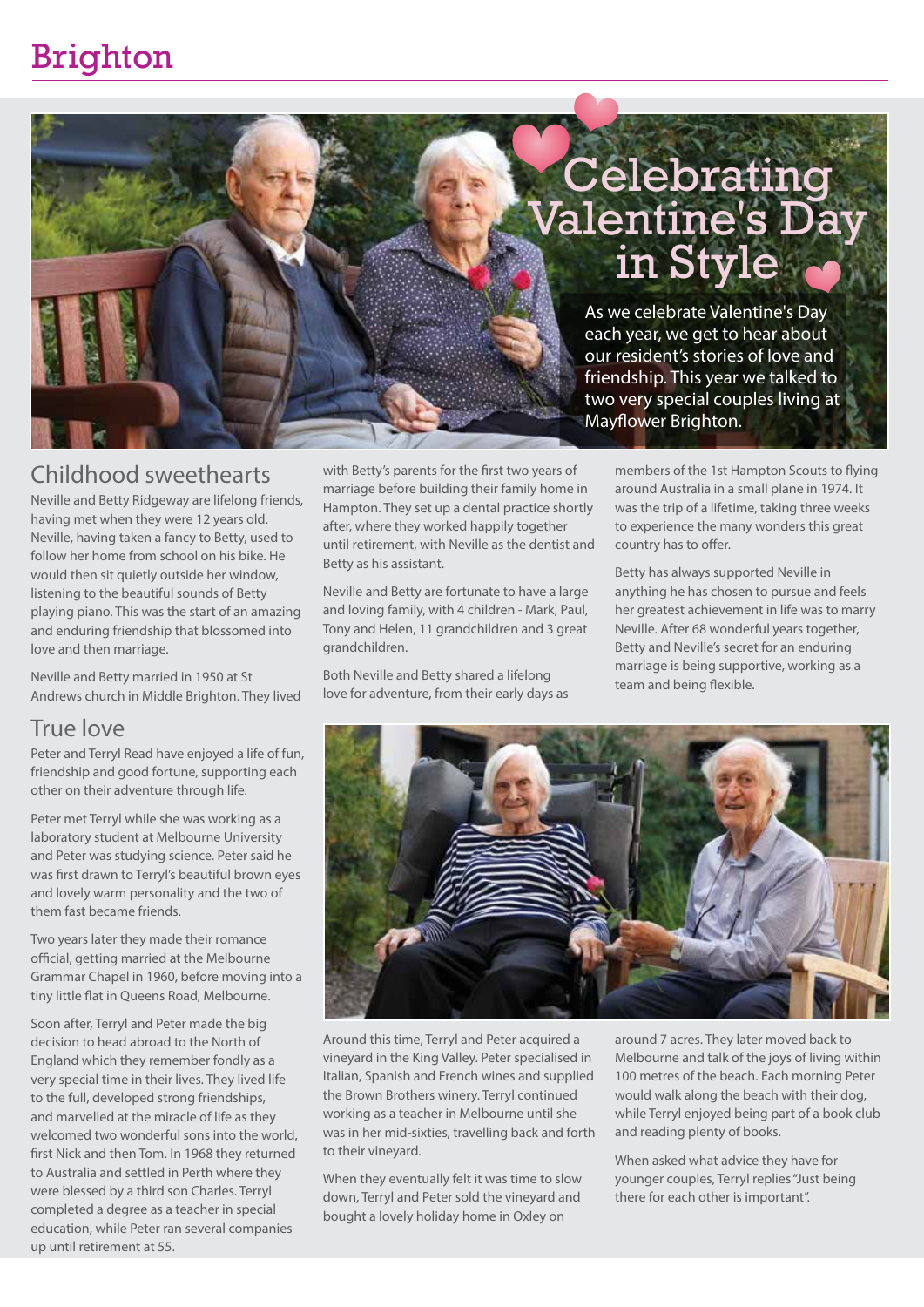## Brighton /cont.



Our very own Mayflower Brighton resident, Ray Peak carried the Queen's Baton through Frankston City on Saturday 11 February 2018.

# Gold Coast **XXI Commonwealth Games**

The Queen's Baton carries a message from Her Majesty Queen Elizabeth II that calls the Commonwealth's athletes to come together in peaceful and friendly competition. When the Baton arrives at the Opening Ceremony on 4 April 2018, the Monarchy's message will be removed from the Baton and read aloud to declare the Gold Coast 2018 Commonwealth Games open.

When asked about carrying the Baton, Ray replied: "It was quite exciting! It was a bit of fun. I didn't know I was going to lead the march, but I did. I saw about 10 of my relatives there."

Ray was amongst eighteen legends from Melbourne's south east that were given the honour to carry the Baton across Frankston City. When asked how he was nominated he replied, "My family were contacted to do it and they accepted on my behalf. It was an honour! There were only two of us from the Mt Martha area."

When asked about his life achievements, Ray responds, "one of my achievements was founding the Mt Martha cricket club and being able to play sport for a long time."

#### **A keen sportsman**

Ray has had an amazing life centred around family and community. His two favourite sports are cricket and golf. But it was through his love of cricket that led him to becoming the founder of the Mount Martha Cricket Club where he played for many, many years as a wicket keeper.

Born in Northcote, Victoria, Ray was one of three boys. His father, Victor, was born in Australia, whereas his mother, Aani, was born in England. Ray went to Northcote high school in Victoria and was in junior athletics and played Australian Rules football for the Thornbury club. When he left school, Ray worked for the State Electricity Commission, and later at IBM where he helped run the bureau.

#### **A true family man**

At the age of 23, Ray married an English girl called Josephine whom he met at a church dance. They moved to Boronia and had two children, Anthony John and Karin. Ray and Josephine became grandparents when their son Anthony John had a daughter called Cyd. Ray lights up when he talks of his family, and how his children and grandchildren are the most important people in the world.

In the early years, Ray and Josephine travelled regularly to the USA, Bali and Canada for holidays. Ray served in the RAAF but also found the time to train German Shepherds. Sadly, Josephine passed away around 19 years ago.

In 2017, Ray moved into Mayflower Brighton's residential aged care accommodation and enjoys having a beer or wine at happy hour. He loves reading Western novels and going to the cinema located in Mayflower. Ray is often found outdoors on the patio enjoying his beer or wine and reflecting on his love for sport.

We are very happy for Ray and to see him recognised for his achievements and to be able to represent the Frankston area during a very prestige event in carrying the baton for the Commonwealth Games in 2018.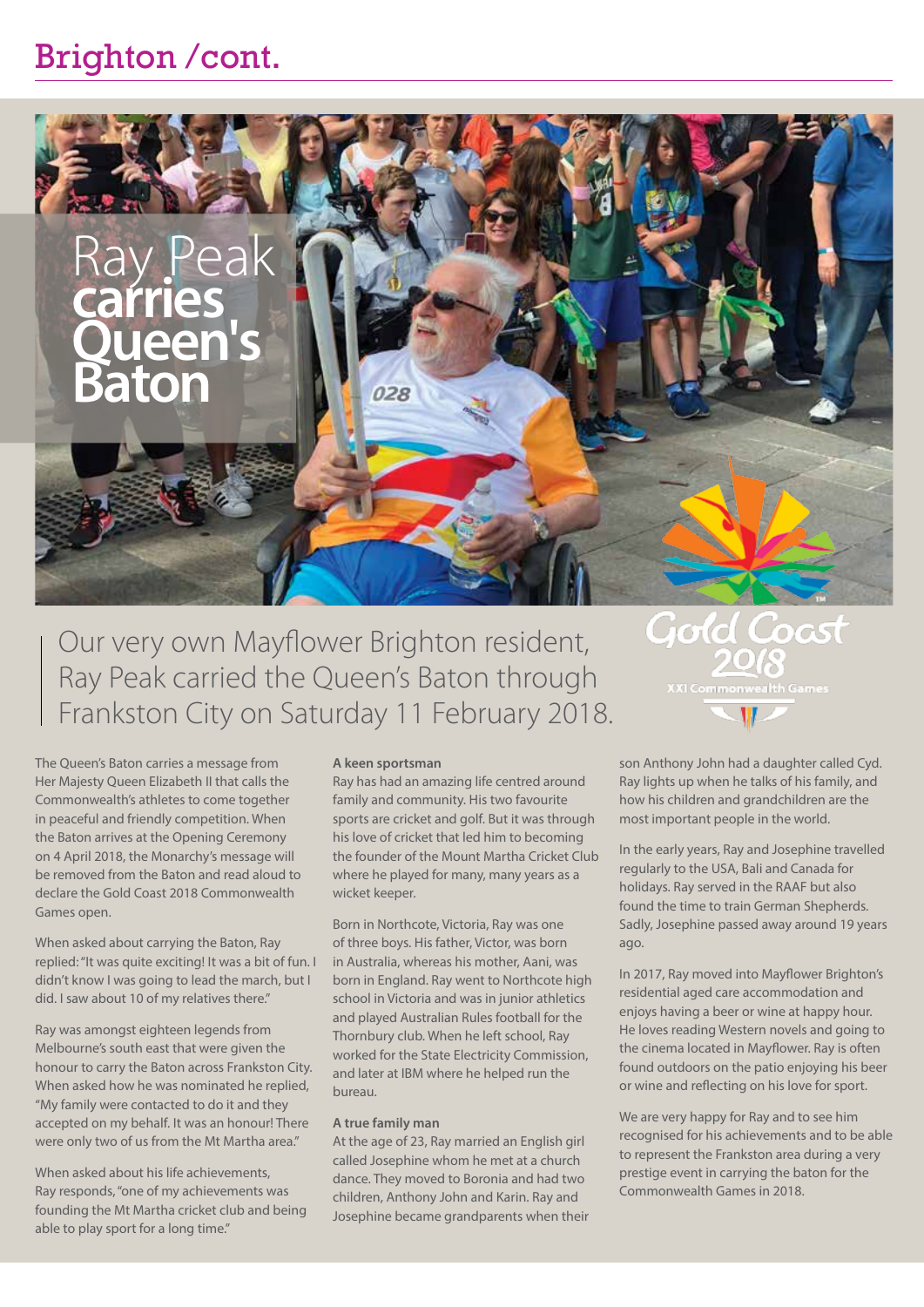# Australia Day Honours for Beryle Foster OAM

Congratulations to Mayflower resident, Beryle Foster, who received an Order of Australia (OAM) medal on Australia Day for service to women in Victoria. In the Australian honours system, appointments to the Order of Australia confer the highest recognition for outstanding achievements and service.

Beryle is a fiercely proud Australian, having joined the WAAF when she was just 18, and serving her country from early 1944 until 1946. Beryle worked as a clerk in the headquarters office of No.5 Operations Training Unit which was led by Wing Commander W.E. Townsend. He was a highly decorated pilot who returned from England after the Battle of Britain.

In 1947 Beryle married the love of her life, a wonderful man named Tom. Together they moved to a farm along the Murray River on the NSW side about 20 minutes out of Swan Hill. They were blessed with 5 beautiful children including twins, where one later went on to have her own twins. Sadly, Tom passed away when he was only 66 years old, after 42 wonderful years of marriage.

Beryle has generously given her time over the years, serving in numerous community organisations including the Country Women's Association, the National Council of Women in Victoria, the League of Women Voters, Penquin Club, her local church as well as the first female Councillor on the Swan Hill City Council from 1969-1972.

At age 45 Beryle was presented to the Queen and Prince Phillip in Swan Hill, but her OAM is one of her happiest moments.

"I have been very proud of my achievements and the awards that I have received over the years, but I am absolutely humbled and overjoyed to have been nominated and awarded the Order of Australia Medal (OAM)" said Beryl.

"I am not sure who nominated me but a big thank you to the Governor and everyone else for this wonderful honour bestowed upon me. I have had many calls congratulating me for which I am extremely thankful. I thank you all from the bottom of my heart. I feel blessed to have lived such a full and rich life and I have so much to look forward to in the future."

Everyone at Mayflower is absolutely thrilled to see Beryle receive her Order of Australia Medal in recognition of her achievements throughout her amazing life. We have listed them below along with her awards and feel honoured to have Beryle in the Mayflower community.

#### **Beryle Foster, OAM**

#### *Services include:*

National Council of Women Victoria Executive member 1997-2004 and Member since 1966

Member of League of Women Voters (Vic) since 1991

Penguin Club of Australia executive member since 1978

President of City Foundation Group 1994- 1995

Councillor, Swan Hill City Council 1969-1972

#### *Awards and recognition:*

Recipient, Order of Australia Medal, in the General Division, for service to women in Victoria, 2018

Recipient, Honour Award League of Women Voters of Victoria, 2014

Recipient, Certificate of Recognition, National Council of Women Victoria, 2001

Recipient, Certificate of Municipal Service, Swan Hill City Council, 1985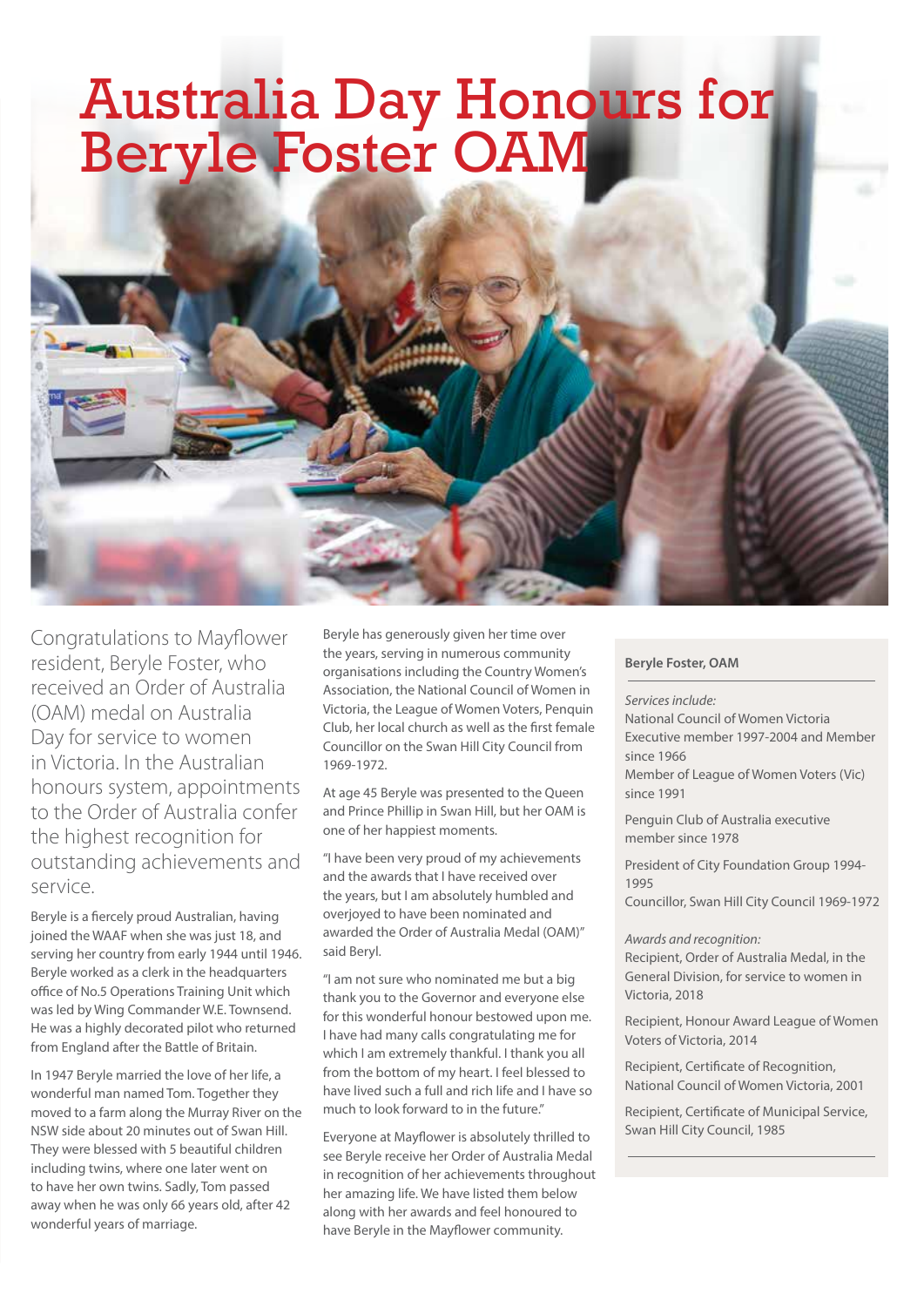## Brighton /cont.

# Sunny Outlook & Scrabble

Mayflower resident Nessie Kluckhenn is just a year shy of joining Australia's growing list of supercentenarians (that's the  $110+$  club for those unfamiliar with the term).

The fiercely competitive Scrabble enthusiast celebrated her 109th birthday with family, friends, and cake on Easter Sunday.

Born in 1909, Nessie grew up in Glasgow, experiencing a tough childhood as the oldest of seven during the First World War.

She is happy to chat eagerly about her stint as a nanny to a wealthy family in 1920s New

Mayflower Brighton was a sea of green as residents came together to celebrate St Patrick's Day. Saint Patrick's Day, or the Feast of Saint Patrick, is held on the 17 March each year, and serves as a tribute to Ireland and its foremost patron saint.

The day is enjoyed around the globe with people dressing in green and displaying shamrocks.

Our aged care residents kicked up their heels with St Patrick's Day festivities taking place at a special themed happy hour. The resident lounge sparkled with Irish fortune, with Irish hats, shamrocks and green lemonade setting the scene for merriment. Everyone got into the spirit of the day, dressing in green and kicking up their heels to the delightful sounds of traditional Irish folk music from entertainer Les.



York where she witnessed the collapse of Wall Street and Charles Lindbergh's historic flight over the Atlantic in 1927.

A hard worker all her life, Nessie took a job with British Railway during the Second World War, before emigrating to Australia shortly after, where she and her husband picked up a block of land in Coburg for about 50 pounds.

Nessie believes moving to Australia was the best thing they ever did.

Her tips for a happy life include a sunny outlook and she is quick to share her motto: "Don't grieve too long, everything passes."

These days she is quite partial to bingo and Scrabble, clearly a great prescription for those looking to make it well past their hundredth year.



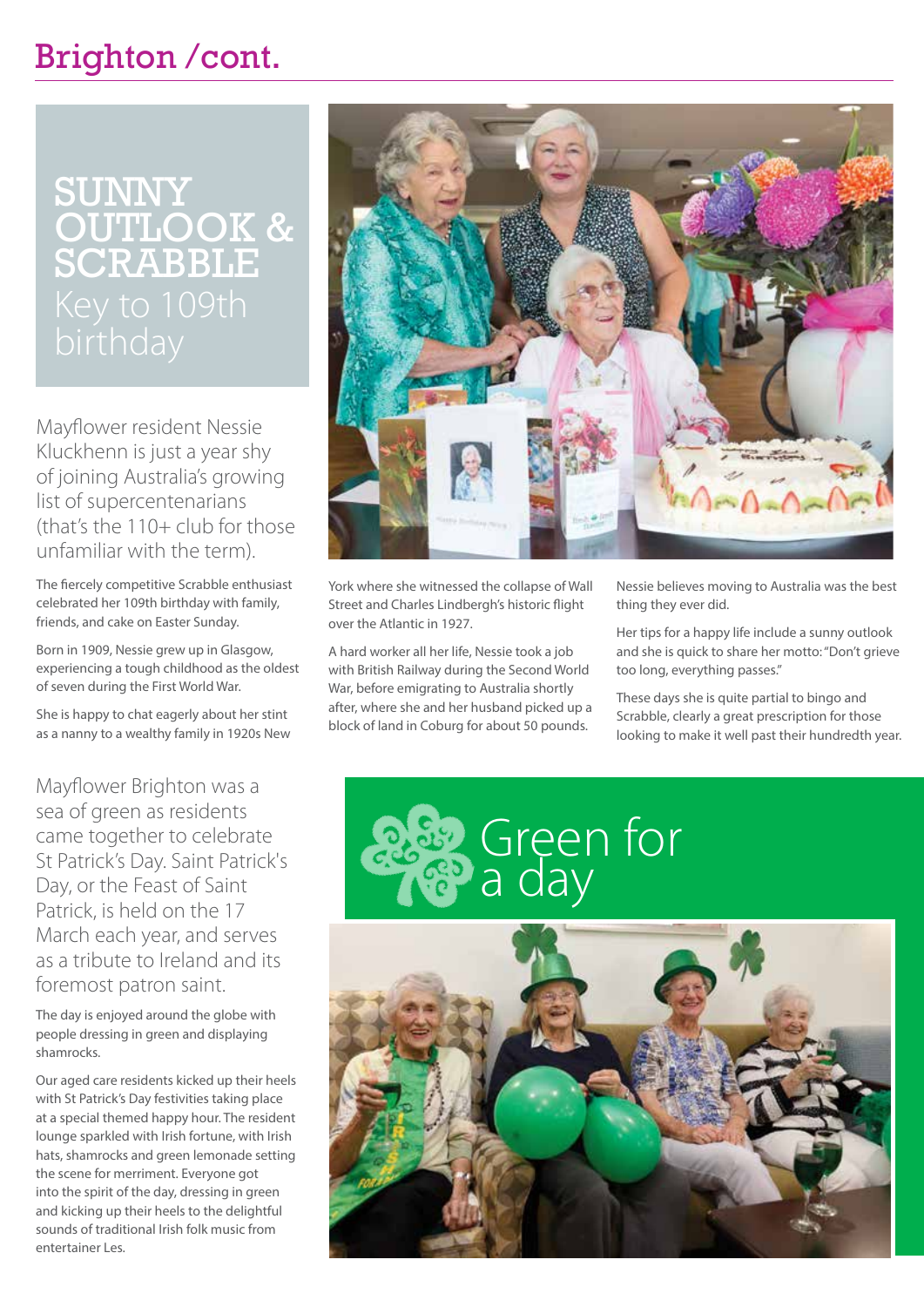## **Archibald Exhibition**

Twenty-seven Brighton ILU residents enjoyed a fabulous trip to Geelong to view the Archibald Exhibition in December. First awarded in 1921, the Archibald Prize is Australia's favourite art award, and one of its most prestigious. Awarded to the best portrait painting, it's a who's who of Australian culture, with subjects often including politicians, celebrities, sporting heroes, authors and artists. The annual trip to visit the exhibition has quickly become a favourite event on the ILU social calendar, with residents enjoying the opportunity to get to know each other better over a lovely lunch, along with the gallery tour.





#### Garden Delight

ILU resident, Alan Wood was excited at the prospect of rolling up his sleeves and getting his hands good and dirty, when Mayflower located a set of planter boxes in the garden near his apartment. Alan tended carefully to his vegetable seedlings over the summer months to deliver a wonderful selection of beautiful fresh produce for residents to share and enjoy including crisp leaves of lettuce, silver beet, juicy ripe tomatoes, corn and beans. The geraniums in another planter box have also enjoyed his magic touch, flourishing under his care as a picture of colour. Now the weather has turned colder, Alan is busy replanting the vegetable planter boxes with a new winter crop, to the delight of everyone around.



**The Brighton ladies were dressed to impress** when they visited the Westin for Autumn High Tea last month. There was a special buzz in the air as they all headed to the heart of the CBD to enjoy the atmosphere of one of Melbourne's most luxurious hotels. This first-class high tea included three tiers of seasonal treats, handcrafted on-site by the Westin's talented culinary team, and served alongside the world's finest tea and coffee blends. The ladies were delighted, rating it as one of their favourite outings so far.